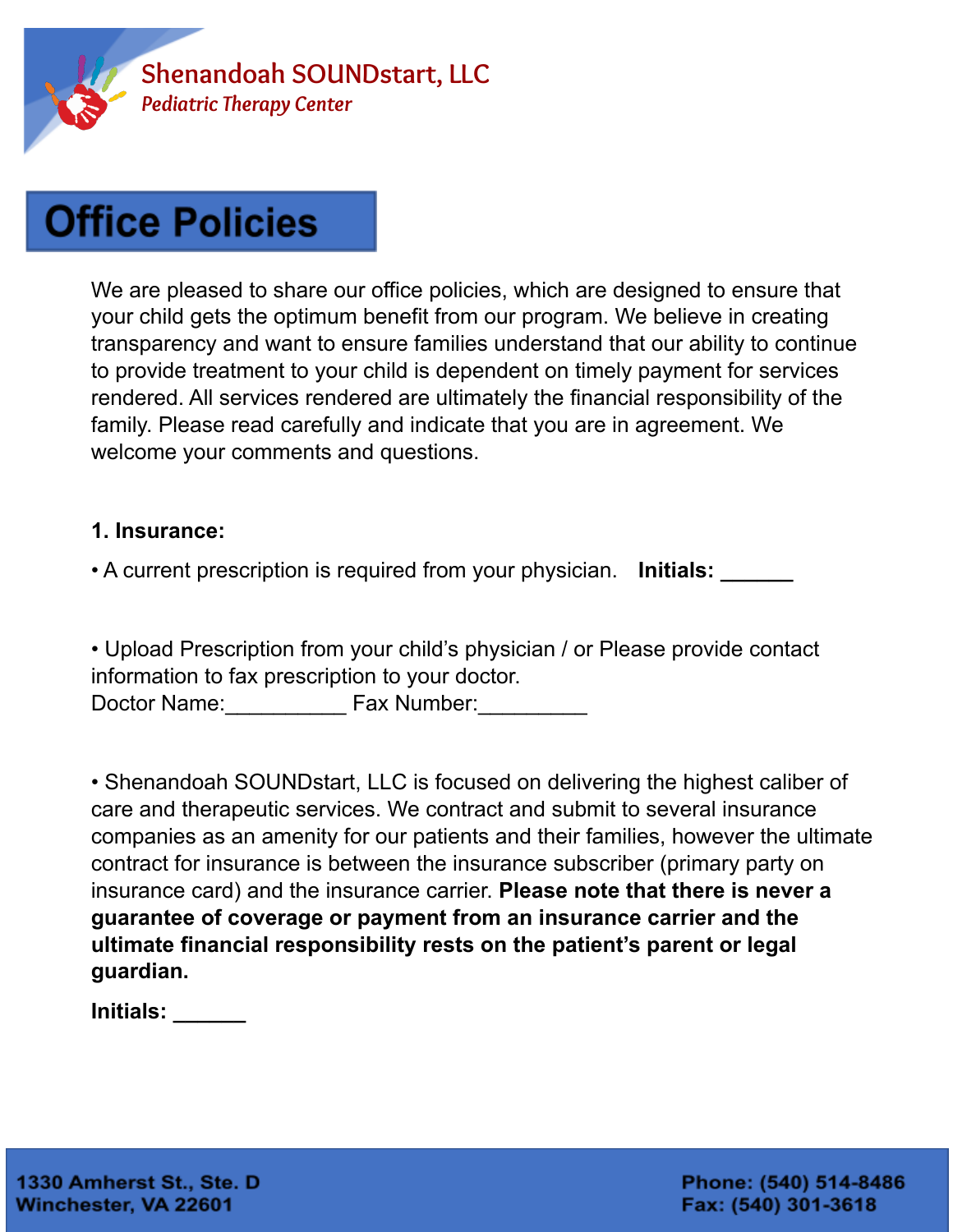

**• "In-Network" Clients:** All deductibles, co-payments / co-insurance, and/or other payments are due at the time of service. As a reminder, pre-certification/authorization does not guarantee benefits or eligibility. As clinical providers being contracted with your insurance company, we have taken the responsibility of filing your charges directly to your insurance company. Some services may be denied by your insurance company secondary to plan, medical necessity, or other policy limitations. We will attempt to refile a denied claim on your behalf one time. If your claim is denied again, you are responsible for payment in full of all services denied or not covered by your insurance. You will receive a statement after 60 days of unpaid charges. **Initials: \_\_\_\_\_\_**

**• "Out-Of-Network" Clients:** Payment is due in full at the time of service. Clients may choose to speak with their insurance to explore if a "Gap Exception" may be granted, however, the responsibility rests on the parent or guardian. **Initials: \_\_\_\_\_\_**

### **2. Additional Billing Information:**

• It is the patient (parent or guardian) responsibility to provide Shenandoah SOUNDstart, LLC with up-to-date insurance information. Failure to provide updated information may result in denials and payment in full for all services will become patient responsibility. **Initials: \_\_\_\_\_\_**

For your convenience, Shenandoah SOUNDstart, LLCrequires that all clients have a credit card on file to cover any charges you may be responsible for. Credit cards will be charged for all applicable fees which may include but not limited to copays, coinsurance or cost of visit if deductibles have not been met at the time of visit. **Initials: \_\_\_\_\_\_**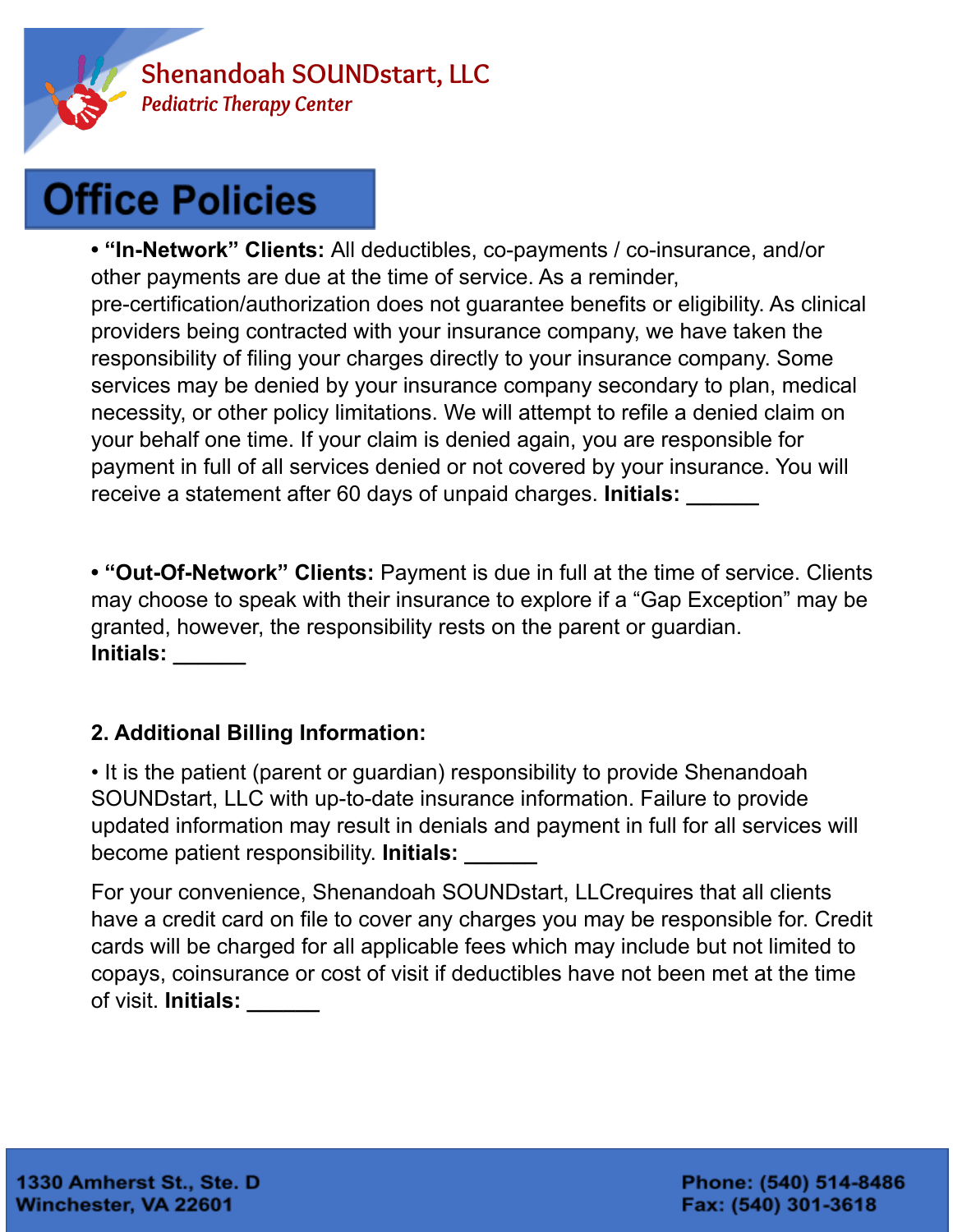

• **Overdue Accounts:** If your account is 30 days past due or greater, you will be subject to a recurring late fee of 5% of the due balance every 30 days it's past due. In addition, your child will be removed from the schedule and therapy will be on hold until the account is paid in full. Payment is due at the time of service and when a bill is received. You may be required to put down a deposit for future services. **Initials: \_\_\_\_\_\_**

**• Payments:** Payments for services can be paid by credit card or checks if you coordinate with the business office. Checks must be made to Shenandoah SOUNDstart, LLC. All charges associated with the collections of the bill become the responsibility of the responsible parties. Non-sufficient funds (NSF) checks are charged a \$25.00 service fee. **Initials: \_\_\_\_\_\_**

**• Cancellations:** Cancellations must be made at least 24 hours prior to your child's designated therapy time. *All appointments* missed without contacting the clinic at least 24 hours before your child's scheduled appointment (Please refer to Cancellation Policy) will result in an automatic \$50.00 late cancellation charge per session to the credit card on file. **Initials: \_\_\_\_\_\_**

**• Reoccurring Cancellations:** If your child is absent from therapy 25% of the time or more for two consecutive months, or there is an extended pattern of non-attendance, therapy will be discontinued unless special arrangements are discussed in advance. **Initials: \_\_\_\_\_\_**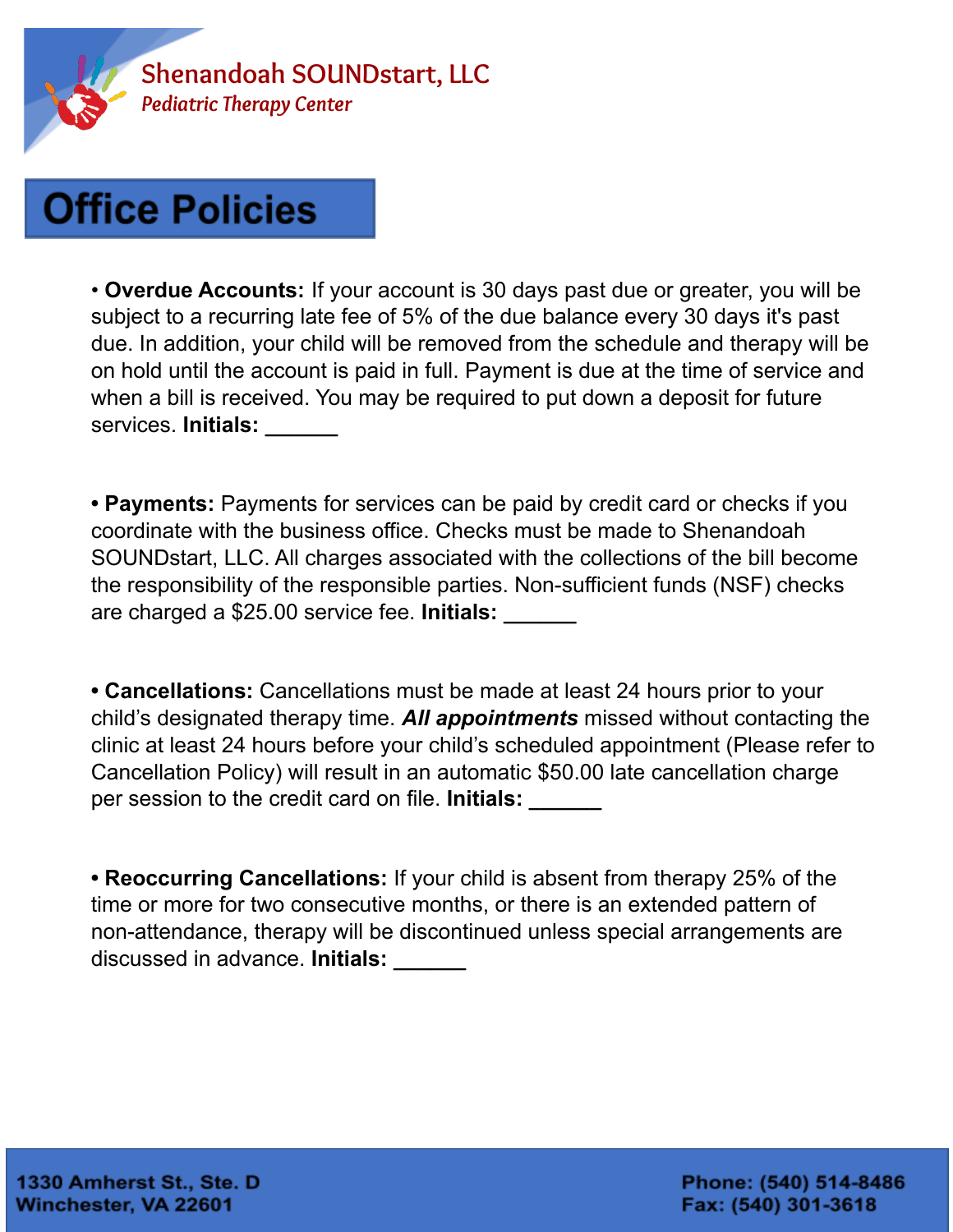

**• Consultation Fees:** We welcome the opportunity to answer your questions and discuss your concerns regarding your child. We also welcome the opportunity to collaborate with any family members or professionals who are involved in your child reaching their goals. Please note that brief discussions can take place during the first or last 10 minutes of your child's session. Please be advised that additional collaboration time or meetings outside of your therapist's treatment session, will incur additional expense at the hourly rate.

**Initials: \_\_\_\_\_**

**By signing this agreement, I understand and agree that I am ultimately responsible for the balance on my account for any professional services rendered. I have read, understand, and agree with the billing policy and procedures information presented above. Therapy will be initiated when the responsible parties have signed this agreement.**

| Child's Name: | Date Of Birth: |  |
|---------------|----------------|--|
|               |                |  |

Guardian Signature: etc. and a part of Date: the Date:  $\Box$